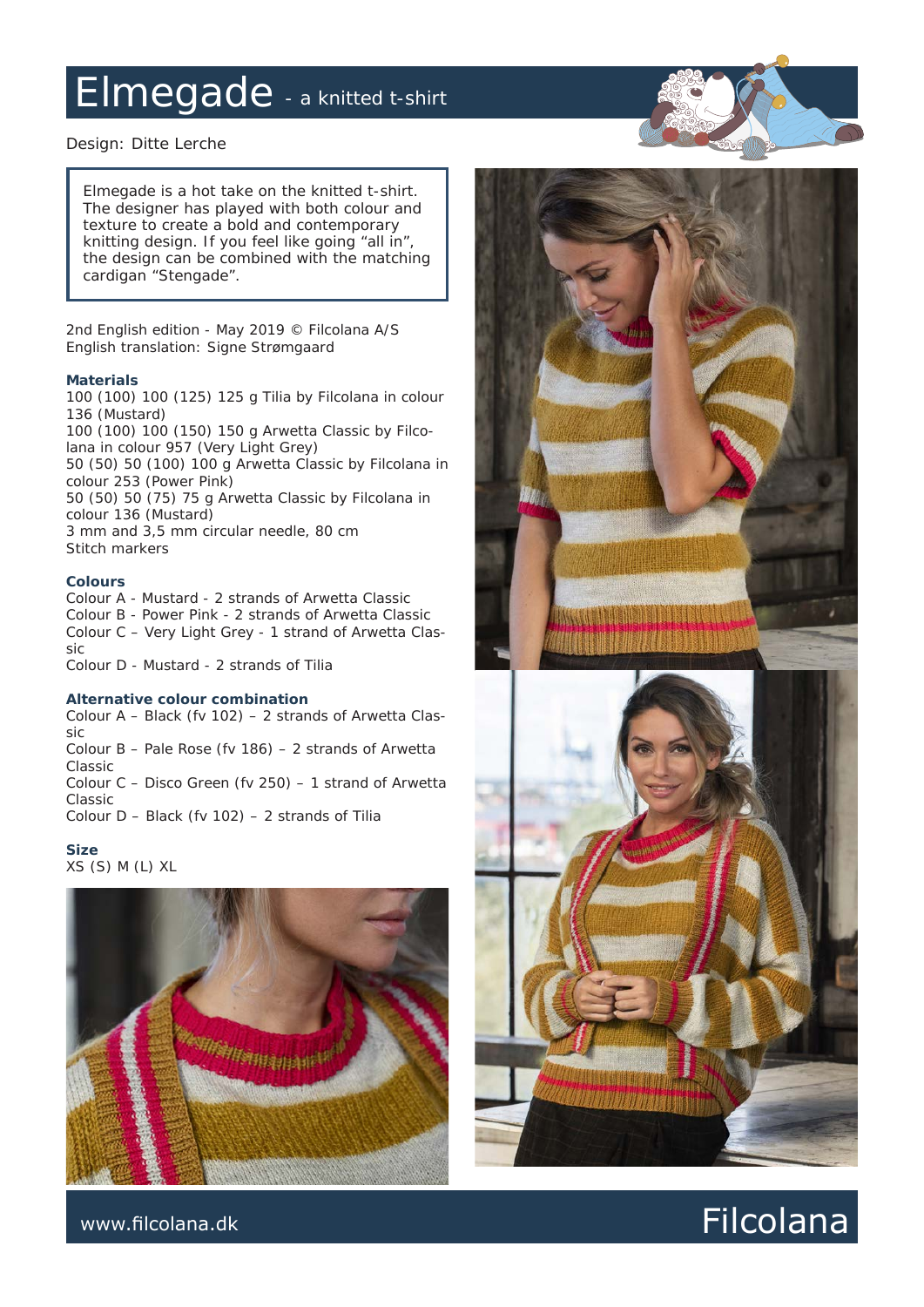## Elmegade extending the page 2

#### **Measurements**

Body, chest: 82-86 (86-90) 90-94 (94-98) 98-102 Sweater, chest: 82 (86) 89 (95) 99 cm Sleeve length: 9-10 cm Total length: approx. 55 (56) 57 (58) 59 cm

#### **Gauge**

27 sts and 32 rows in stockinette stitch with 1 strand of Arwetta Classic on a  $3.5$  mm needle =  $10 \times 10$  cm

#### **Special abbreviations**

Skp: slip 1 stitch, knit the next stitch, pass the slipped stitch over the knit stitch.

LDD: Left Double Decrease: Slip 1 stitch purl-wise with the yarn in back, k2tog, pass slipped stitch over. RDD: Right Double Decrease: K2tog through the back loop, slip the sttich back to the left needle without knitting it, pass the 2nd stitch on the left needle over the first stitch, slip the stitch back to the right needle. Short rows - GSR (German short rows): Work to where the turn needs to be, turn, then slip the first stitch purl-wise with the yarn held in front. Bring the working yarn up and over the needle and down on the other side, pulling hard enough on the yarn to make the stitch on the needle look like a double stitch (the 2 legs of the stitch are visible). Continue row as pattern describes.

When working across the stitch that looks like a double stitch, work it as 1 stitch, either knitting or purling the 2 legs together, as the pattern describes.

#### **Directions for knitting**

The body and sleeves are worked in the round from



the bottom up. Then the parts are joined for the yoke, which is worked in the round while short rows are worked to shape armholes, shoulders and neckline. The rib edges are worked very firmly with 2 strands of Arwetta Classic held together. The stripes are worked alternately in 1 strand of Arwetta Classic and 2 strands of Tilia.

#### **Body**

Cast on 220 (230) 240 (250) 260 sts on a 3 mm circular needle with colour A (2 strands). Join in the round and place a marker for the beginning of the round.

Rib: \*k1, p1, k1, p2\*, repeat from \* to \* to end of round.

Work 10 rounds of rib in colour A, change to colour B (2 strands) and work 4 rounds of rib. Then work 10 more rounds of rib in colour A.

Change to a 3,5 mm circular needle and work in stockinette stitch in colour C (1 strand), while at the same time increasing 0 (2) 0 (6) 8 sts evenly across the first round. There are 220 (232) 240 (256) 268 sts on the needle.

Continue in stockinette stitch until the first stripe measures 5 cm. Change to colour D (2 strands), knit 1 round, then work k1, p1 rib until the stripe measures 5 cm. Continue as established in alternating stripes of colour C and D until Next round: Bind off the first 3 sts, knit 104 (110) 114 (122) 128, bind off 6 sts, knit 104 (110) 114 (122) 128, bind off the last 3 sts. Let the sts rest while the sleeves are knit.

#### **Sleeves**

Cast on 90 (100) 110 (120) 130 sts on a 3 mm circular needle with colour B (2 strands). Join in the round and place a marker for the beginning of the round. Rib: \*k1, p1, k1, p2\*, repeat from \* to \* to end of round.

Work 4 rounds of rib in colour B, change to colour C (2 strands) and work 8 rounds of rib.

Change to a 3,5 mm circular needle and colour D (2 strands). Knit 1 round, then work in k1, p1 rib until the stripes measures 5 cm.

Next round: Bind off the first 3 sts, work to the last 3 sts, bind off the last 3 sts (a total of 6 sts have been bound off).

Let the first sleeve rest, while the second sleeve is worked in the same way.

#### **Yoke**

Join the sleeves to the body over where sts were bound off for the armholes. There are 376 (408) 436 (472) 504 sts on the needle.

Place a marker each of the 4 places where sleeves and body meet. The beginning of the round is at the marker between the right sleeve and the back. Continue in stripes as established, while working raglan decreases every other round by working k2tog after each marker, and skp before each marker a total of 7 (8) 9 (11) 13 times. There are now 320 (344) 364 (384) 400 sts on the needle.

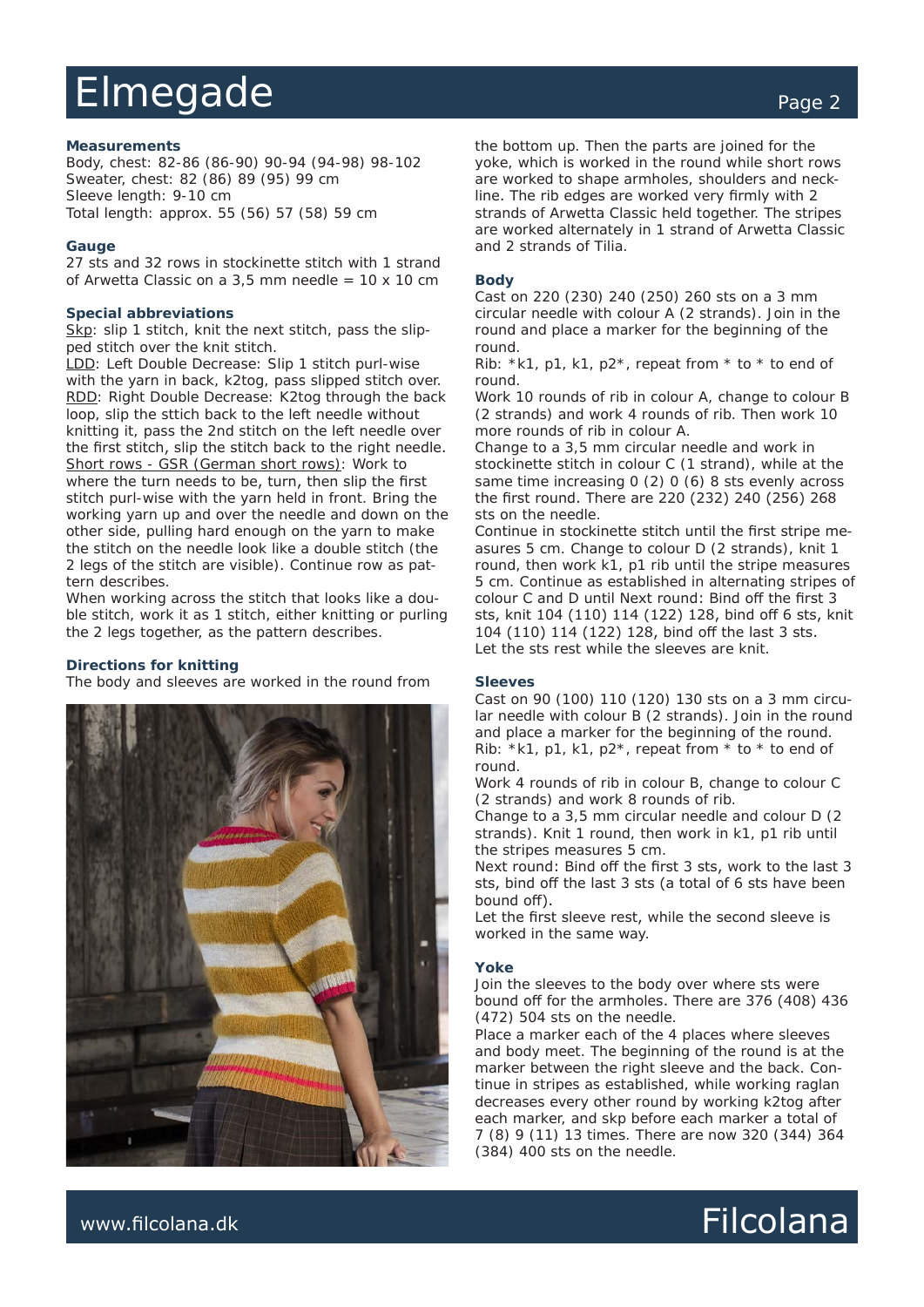### Elmegade extending the page 3

Now work decreases only on the sleeves every other round in the same way as established a total of 22 (22) 22 (21) 21 times. There are now 26 (34) 42 (50) 56 sts on each sleeve and 90 (94) 96 (100) 102 sts on front and back.

Now work shoulder decreases. Remove the raglan markers and place markers on either side of the centre 22 (24) 26 (28) 30 sts of each sleeve instead. This means there are 94 (104) 112 (122) 128 sts on the front and back now, end at last placed shoulder marker before end of round.

Work double decreases on every round as follows: \*LDD, work to 3 sts before next marker, RDD, slip marker, work shoulder sts, slip marker \*, repeat from \* to \* to end of round.

Work 9 (10) 11 (12) 13 sts with decreases. There are now 58 (64) 68 (74) 76 sts on the front.

Now work short rows to shape the neckline and work back and forth.

Move sts around to begin in the centre of the front, by breaking the yarn, slipping sts and rejoining yarn at centre front. Place a marker.

Continue working shoulder decreases, while working short rows, but only on RS rows.

Short row 1 (RS): Knit and work double decreases as established to 5 sts before centre front marker, turn. Short row 2: Purl to 5 sts before marker, turn.

Short row 3: Knit and work double decreases to 9 sts before marker, turn.

Short row 4: Purl to 9 sts before marker, turn.

Short row 5: Knit and work double decreases to 13 sts before marker, turn.

Short row 6: Purl to 13 sts before marker, turn.

Short row 7: Knit and work double decreases to 17 sts before marker, turn.

Short row 8: Purl to 17 sts before marker, turn. Sizes M, L and XL only

Short row 9: Knit and work double decreases to 21 sts before marker, turn.

Short row 10: Purl to 21 sts before marker, turn.

Sizes L og XL only

Short row 11: Knit and work double decreases to 25 sts before marker, turn.

Short row 12: Purl to 25 sts before marker, turn. Size XL only

Short row 13: Knit and work double decreases to 29 sts before marker, turn.

Short row 14: Purl to 29 sts before marker, turn.

#### **All sizes**

There are now a total of 128 (144) 148 (156) 156 sts on the needle.

Now knit 1 round while at the same time adjusting the stitch count with  $+2$  (-9) -8 (-11) -6 sts. There are now 130 (135) 140 (145) 150 sts on the needle.

Change to a 3 mm circular needle and colour B. Knit 1 round.

Rib:  $*k1$ , p1, k1, p2 $*$ , repeat from  $*$  to  $*$  to end of round.

Work 4 rounds of rib, change to colour A and



work 4 rounds of rib, change to colour B and work 5 more rounds of rib. Bind off.

#### **Finishing**

Sew up the hole under each sleeve. Weave in ends.